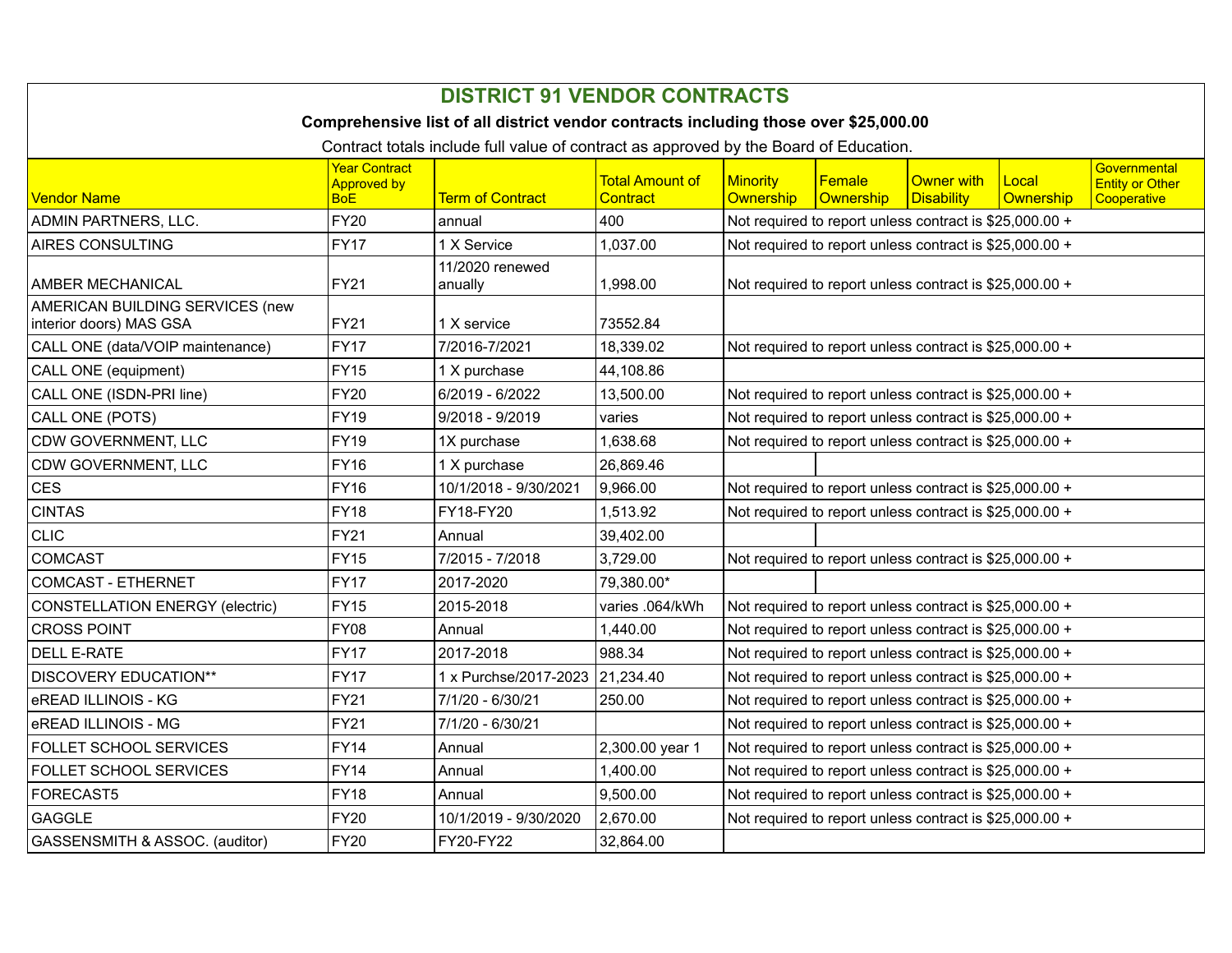| <b>DISTRICT 91 VENDOR CONTRACTS</b>                                                   |                                                          |                         |                                    |                                                                                                                    |                     |                                                         |                    |                                                       |  |
|---------------------------------------------------------------------------------------|----------------------------------------------------------|-------------------------|------------------------------------|--------------------------------------------------------------------------------------------------------------------|---------------------|---------------------------------------------------------|--------------------|-------------------------------------------------------|--|
| Comprehensive list of all district vendor contracts including those over \$25,000.00  |                                                          |                         |                                    |                                                                                                                    |                     |                                                         |                    |                                                       |  |
| Contract totals include full value of contract as approved by the Board of Education. |                                                          |                         |                                    |                                                                                                                    |                     |                                                         |                    |                                                       |  |
| <b>Vendor Name</b>                                                                    | <b>Year Contract</b><br><b>Approved by</b><br><b>BoE</b> | <b>Term of Contract</b> | <b>Total Amount of</b><br>Contract | Minority<br>Ownership                                                                                              | Female<br>Ownership | Owner with<br><b>Disability</b>                         | Local<br>Ownership | Governmental<br><b>Entity or Other</b><br>Cooperative |  |
| GSF-USA (disenfecting service)****                                                    | <b>FY21</b>                                              | 6 months                | 21,000.00                          |                                                                                                                    |                     |                                                         |                    |                                                       |  |
| <b>HAPARAH</b>                                                                        | <b>FY18</b>                                              | 8/2017 - 8/2021         | 3,267.00                           |                                                                                                                    |                     |                                                         |                    |                                                       |  |
| <b>HEALTH RESOURCES</b>                                                               | <b>FY06</b>                                              | Annual                  | 2,673.47                           | Not required to report unless contract is \$25,000.00 +<br>Not required to report unless contract is \$25,000.00 + |                     |                                                         |                    |                                                       |  |
| HOH WATER TECH                                                                        | <b>FY20</b>                                              | 10/2020 - 9/2023        | 5,250.00                           | Not required to report unless contract is \$25,000.00 +                                                            |                     |                                                         |                    |                                                       |  |
| <b>HOUGHTON MIFFLIN HARCOURT***</b>                                                   | <b>FY16</b>                                              | 6/2016 - 6/2022         | 79,182.87                          |                                                                                                                    |                     |                                                         |                    |                                                       |  |
| <b>ICN</b>                                                                            | 8/1/2015                                                 | Annual                  | 2,736.00                           | Not required to report unless contract is \$25,000.00 +                                                            |                     |                                                         |                    |                                                       |  |
| <b>IDEAL HEATING COMPANY</b> (steamtrap<br>replacements                               | FY18                                                     | Project completion      | 25,444.00                          |                                                                                                                    |                     |                                                         |                    |                                                       |  |
| <b>INTEGRITY FITNESS</b>                                                              | <b>FY19</b>                                              | 2/2019 - 2/2022         | 1,770.00                           | Not required to report unless contract is \$25,000.00 +                                                            |                     |                                                         |                    |                                                       |  |
| <b>IPRF</b>                                                                           | <b>FY20</b>                                              | 1/2020-12/2020          | 19,398.00                          |                                                                                                                    |                     |                                                         |                    |                                                       |  |
| LINCOLNWAY AREA INSURANCE                                                             |                                                          | Annual                  | 502,321.49                         |                                                                                                                    |                     |                                                         |                    | Co-Op                                                 |  |
| <b>LOCKPORT AREA SPED</b>                                                             |                                                          | Annual                  | 439,703.93                         |                                                                                                                    |                     |                                                         |                    | Co-Op                                                 |  |
| LOCKPORT TOWNSHIP HS #205                                                             | <b>FY15</b>                                              | Annual                  | 86,394.36                          |                                                                                                                    |                     |                                                         |                    | Intergov.                                             |  |
| LOCKPORT, CITY OF                                                                     | <b>FY15</b>                                              | Project completion      | 33,221.60                          |                                                                                                                    |                     |                                                         |                    | Governmental                                          |  |
| <b>MATTHEWS PAVING</b>                                                                | <b>FY15</b>                                              | Project completion      | 89,303.00                          |                                                                                                                    |                     |                                                         |                    |                                                       |  |
| MECHANICAL CONCEPTS OF ILLINOIS,<br>INC. (HVAC equipment replacement)                 | <b>FY18</b>                                              | Project completion      | 269,300.00                         |                                                                                                                    |                     |                                                         |                    |                                                       |  |
| METROPOLITAN CORP (door replacements)                                                 | <b>FY18</b>                                              | Project completion      | 107,000.00                         |                                                                                                                    |                     |                                                         |                    |                                                       |  |
| <b>NSN</b>                                                                            | <b>FY21</b>                                              | 2020-2021               | 234.26                             | Not required to report unless contract is \$25,000.00 +                                                            |                     |                                                         |                    |                                                       |  |
| PARENTSQUARE                                                                          | <b>FY21</b>                                              | 7/2020 - 6/2021         | 2,682.00                           | Not required to report unless contract is \$25,000.00 +                                                            |                     |                                                         |                    |                                                       |  |
| PASCH & SONS CONSTRUCTION                                                             | <b>FY14</b>                                              | Project completion      | 93,426.90                          |                                                                                                                    |                     |                                                         |                    |                                                       |  |
| <b>PITNEY BOWES</b>                                                                   | <b>FY16</b>                                              | 1/2016-1/2020           | 2.499.00                           | Not required to report unless contract is \$25,000.00 +                                                            |                     |                                                         |                    |                                                       |  |
| PROVEN IT (copier lease & maintenance)                                                | <b>FY19</b>                                              | FY19-FY23               | 149,655.00                         |                                                                                                                    |                     |                                                         |                    |                                                       |  |
| <b>SCHOOLDUDE</b>                                                                     | <b>FY16</b>                                              | Annual                  | 3,170.00                           | Not required to report unless contract is \$25,000.00 +                                                            |                     |                                                         |                    |                                                       |  |
| SOURCE POWER & GAS (electric)                                                         | <b>FY18</b>                                              | 1/2018 - 11/2020        | .06201/kWh                         | Not required to report unless contract is \$25,000.00 +                                                            |                     |                                                         |                    |                                                       |  |
| <b>STERICYCLE</b>                                                                     | <b>FY21</b>                                              | annual                  | 1,352.40                           |                                                                                                                    |                     | Not required to report unless contract is \$25,000.00 + |                    |                                                       |  |
| THOMPSON ELECTRONICS CO.                                                              | <b>FY21</b>                                              | Annual                  | 3,350.00                           |                                                                                                                    |                     | Not required to report unless contract is \$25,000.00 + |                    |                                                       |  |